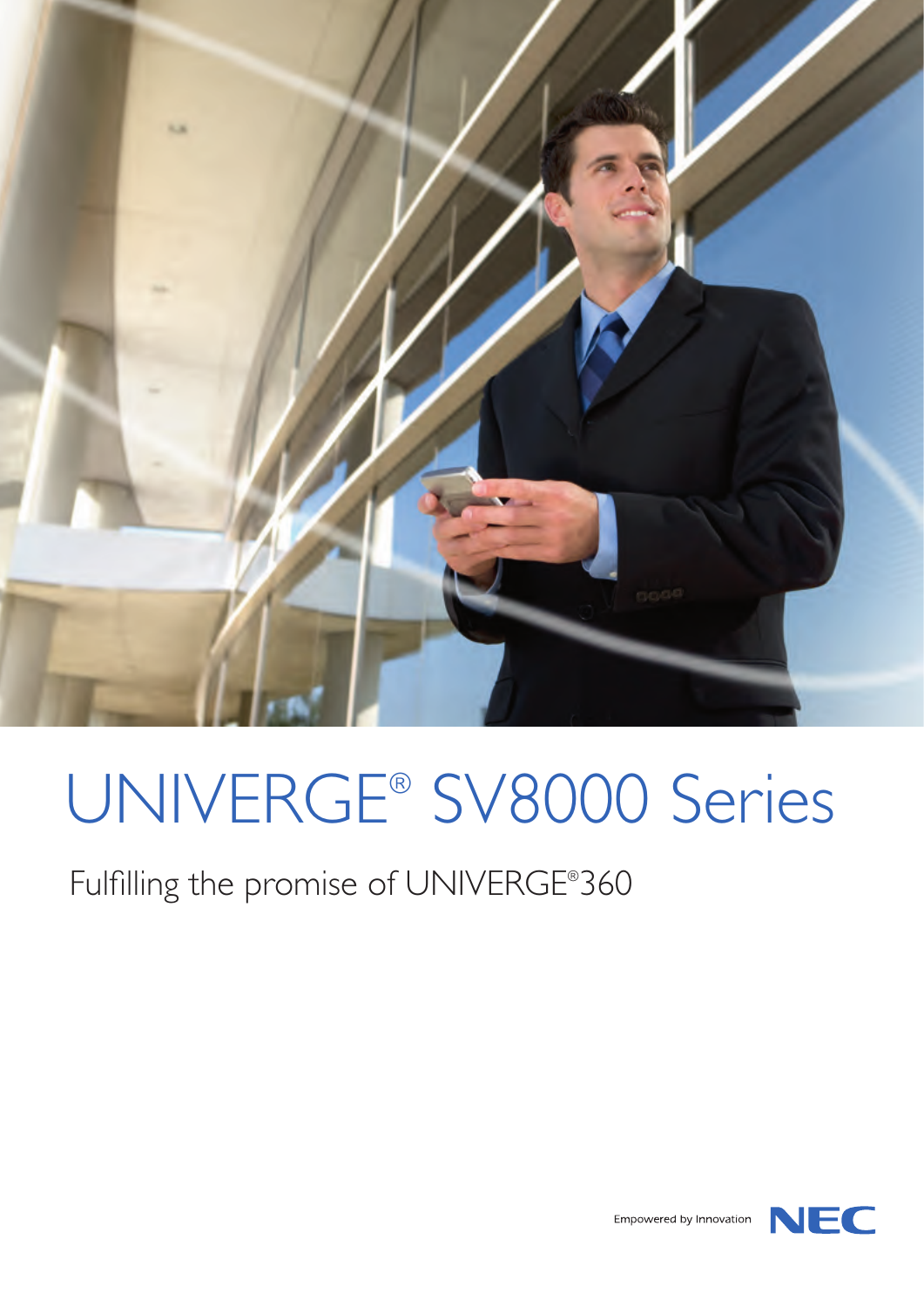Our working environment is rapidly changing, with organizations of all types continually looking for new ways of generating revenue, controlling costs and optimizing productivity. What's more, the rate of change is accelerating, thanks to the development of new technologies. These advanced technologies provide innovative ways of handling new and increasing commercial and economic demands.

Communication and information technology strategies must now be converged across all media types – not just data, but also voice and video.

Communication technologies (voice, email, instant messaging, SMS, IP telephony, voicemail, video-conferencing) and their underlying networks such as the Internet, broadband, Wi-Fi and 3G, are the keys that drive many of these new strategies. These are supported by a vast range of desktop, mobile and handheld devices.

Although technology is an enabler for organizational improvement, the real challenge facing businesses is to embrace and harness the potential benefits of the technology available. The technology must give practical, easy to use support, and not add extra complexity. It must be available to and used by everyone, not just isolated islands within the business. And it must empower individuals and teams, enabling them to achieve their business objectives.

At NEC, we understand these challenges and offer advanced solutions to help businesses meet and surpass their operational and business objectives. We call this holistic approach UNIVERGE360, and it's designed to efficiently, and costeffectively prepare organizations for the opportunities available today, and for those of tomorrow.

By uniting all business communication devices, (including mobile handsets, PDAs, soft phones and other IP devices) UNIVERGE360 accelerates decision-making and dramatically improves customer responsiveness. And, by bringing together business data through a service-oriented architecture, information is instantly accessed and transformed into real knowledge. The result? You're truly in the driver's seat.

# It's all about change



And preparing for it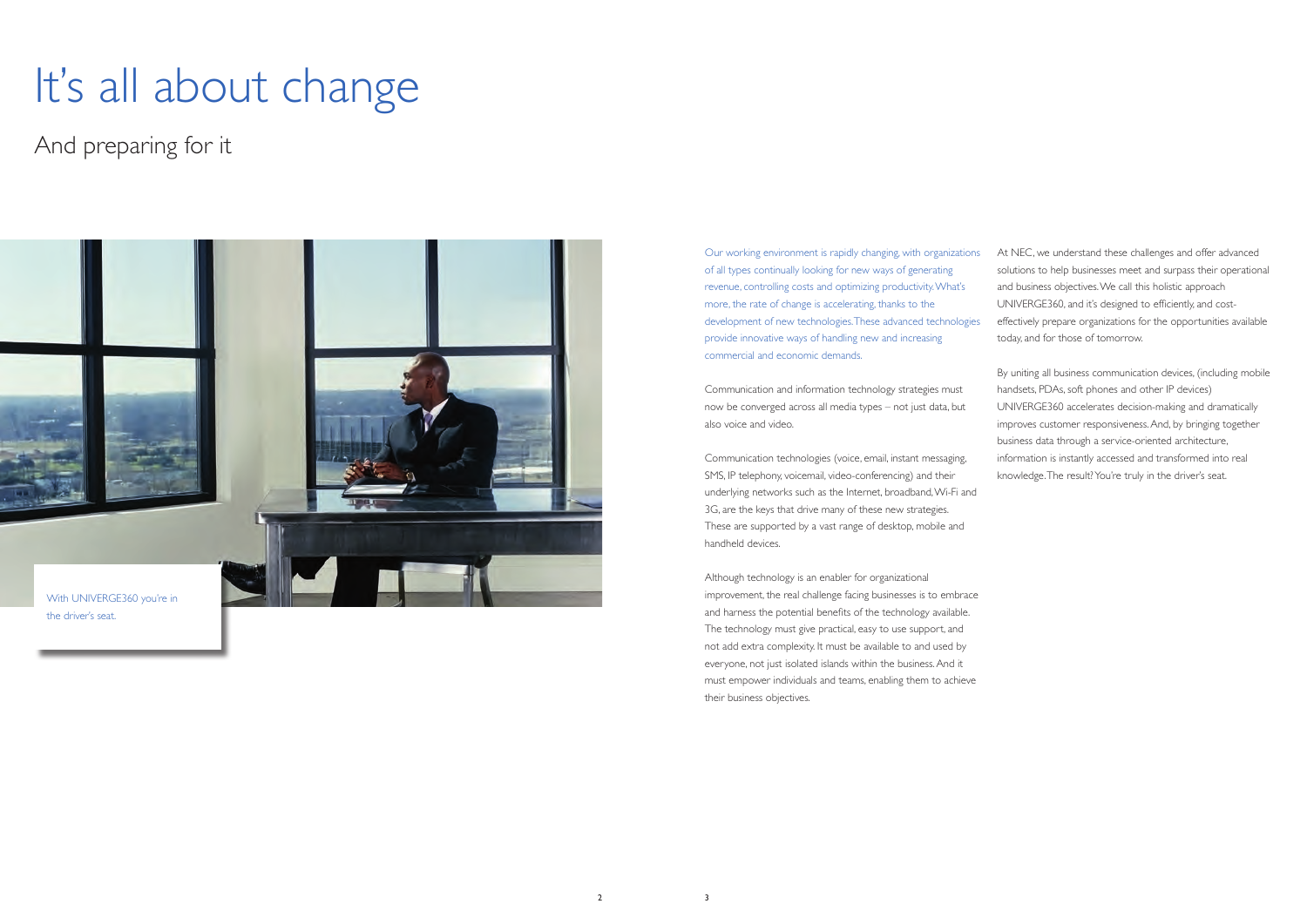Multiple sites VoIP SIP Migration

(IP) DECT Voice over WLAN Fixed Mobile Convergence



## Management & Control

Moves-Adds-Changes Expense control Call Accounting



 $4\qquad \qquad 5$ 

# **Reachability**

The UNIVERGE SV8000 Series from NEC creates new ways of generating revenue and increasing customer responsiveness, while simultaneously improving efficiency and reducing costs. Designed to deliver next-generation, open standards-based solutions, it is your bridge to the future and protects your existing telephone infrastructure investment while providing a migration path to pure IP. With the SV8000 series, all types of communication methods are supported, whether TDM, IP, video, wired or wireless.



# **Connectivity**

Contact Center Voicemail + IVR Calendar integration Attendant/Operator



# **Unified Communications**





Small, medium and large businesses

Bearing the Commission of

SV8000 Series



## **Mobility**

Microsoft integration **Collaboration** Presence Messaging

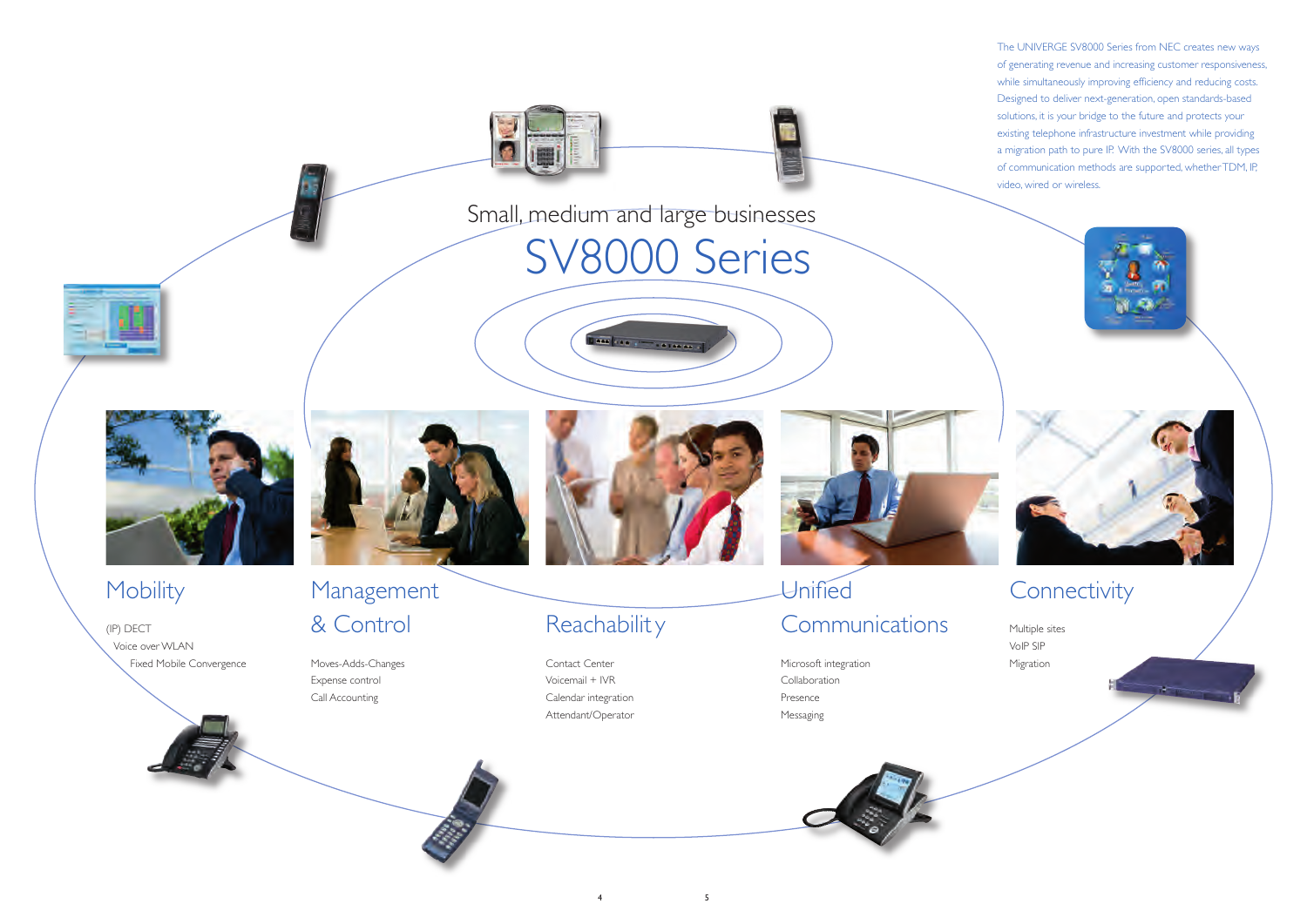### Increase productivity

#### Fully featured

The SV8000 Series gives users access to advanced telephony features that enhance their productivity, in addition to supporting many additional multimedia applications.

#### Value-added applications

A rich suite of advanced applications improves efficiency and business processes using voice, email, instant messaging, SMS, IP telephony, voicemail and video-conferencing.

#### **Mobility**

Mobility enables flexible working practices and allows users to work smarter. Collaboration tools will make your employees more productive and more responsive to customers' inquiries. Wherever users are located, they will be more accessible using IP phones, WLAN and web-based applications.

### Manage growth

#### Scalable architecture

The SV8000 Series incorporates a very scalable, open architecture with almost unlimited networking capabilities: ideal for businesses needing just 25 to 50 lines as well as for those larger corporations that need thousands of lines. In fact, a group of independent SV8000 servers can be networked to handle up to 200,000 extensions. This unique expansion capability is essential in large businesses where geographic, technical and commercial change is continuous and with new offices and departments constantly emerging, growing and integrating.

#### Migration and networking

The SV8000 Series can network with your existing NEC and third party systems, so IP technology can be introduced gradually to protect existing investments.

#### Open interfaces

The system is also future proof. It uses a state-of-the art open interface so new services and applications can be easily integrated - no matter how fast technology advances.

### Reduce operating costs

#### Converged network

The SV8000 Series provides converged communications – data, multimedia and voice over one network, which means just one set of wiring costs. One network also consolidates traffic onto existing circuits, which allows you to leverage bandwidth and software applications. It provides a single, common management system for networked systems, and can reduce long distance/ internal toll charges.

#### Server-based architecture

The SV8000 Series includes modular core and optional hardware and software components – all of which are serverbased, so it fits seamlessly into your IT environment. The heart of the system is the IP communication server, which is based on a true Client-Server design that does not require the purchase of traditional hardware to support analogue stations or trunk circuits.

#### Central management

The SV8000 Series peripheral devices enable you to manage equipment in branch offices from one central location or from any web-enabled workstation. This eliminates the need for local network management staff and therefore reduces the total cost of network ownership.

#### Distributed office

A distributed office location environment reduces the operating expenses incurred in managing disparate equipment by consolidating them into one system. Staff can work remotely (on the road or at home) with access to all corporate voice and data resources; all of which means that you can increase your labor pool without the cost of adding office space.



# Your business benefits

### Improve business continuity

#### High availability

The SV8000 Series offers unparalleled reliability and continues NEC's reputation for quality. The SV8000 Series is ideal for mission-critical situations such as defense, government and 24hr services. Advanced fault diagnosis, uninterruptible power supply, remote telephony survivability, clustered survivability, and many other fail-over capabilities all ensure the best availability and operational continuity in the industry.

#### Voice quality

High voice quality is achieved by optimizing specific functions in hardware and software. The high performance of the lineecho cancellation eliminates echo signals. Quality of Service parameters prioritize voice traffic and, depending on the individual communication channel, the appropriate voice volume level is automatically and centrally managed by the server.

#### **Security**

The SV8000 Series provides secure communications, including voice encryption, a variety of authentication methods, detailed audit logging, data integrity services and bandwidth management services.

#### The growing trend

Five years ago less than 10% of new telephone lines were IP or IPenabled. Since then that proportion has grown to 90%.

#### **Energy savings**

Power consumption is less than any conventional enterprise communication platform or PBX system thanks to the SV8000 Series' state-of-the-art design.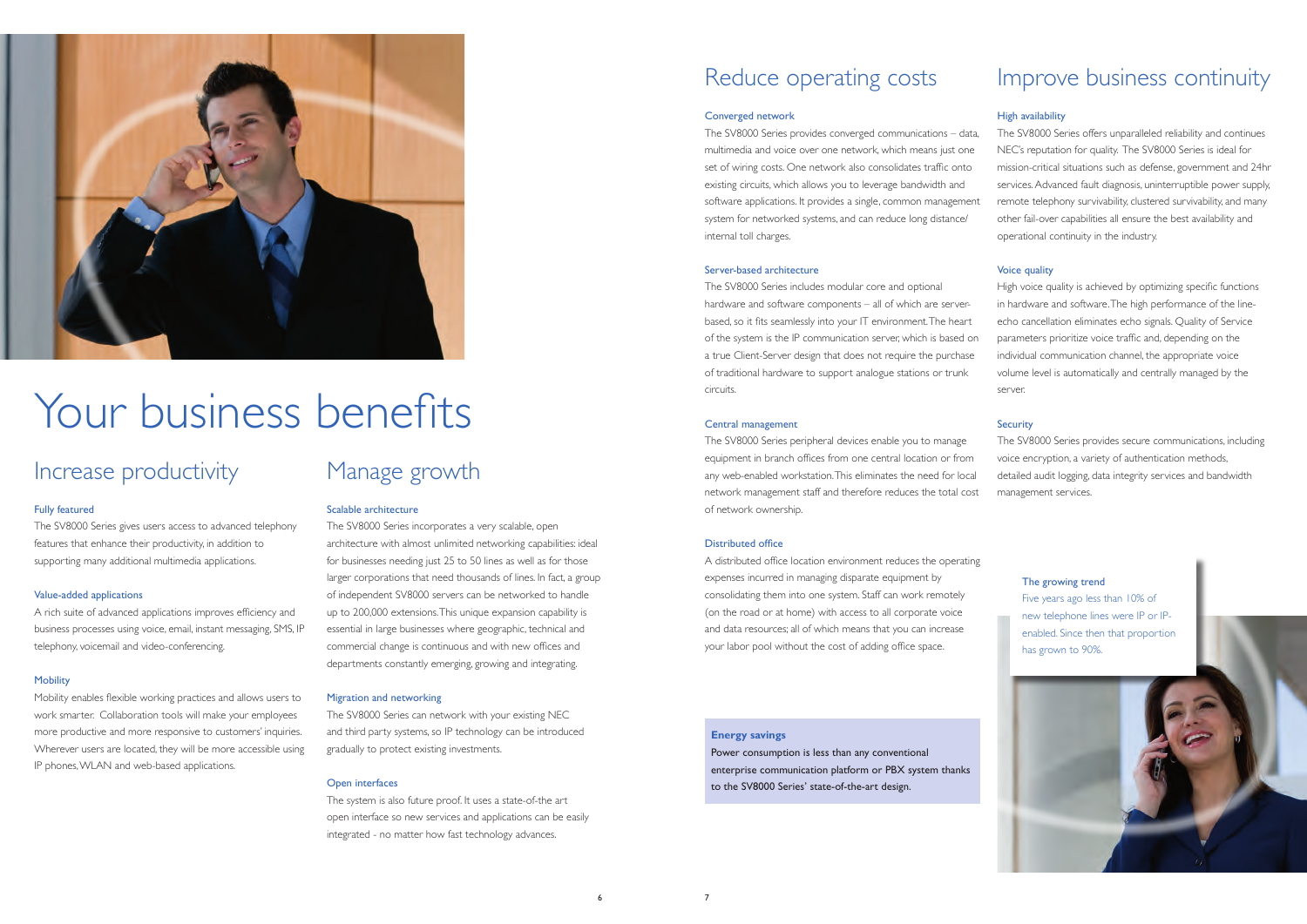# Unified Communications

## Powerful applications that improve business processes

NEC understands that today's businesses are looking for new ways to manage change more efficiently and retain customers through high quality service. The suite of powerful applications supported by SV8000 Series includes:

- Microsoft's® Office Communications Server (OCS)
- Management applications
- • Personal communications environments
- • Contact center tools
- • Voicemail and Unified Messaging
- • Cost control tools
- • Advanced operator consoles
- • IP multimedia softphone
- Virtual PC architecture and VoIP

#### Microsoft's Office Communications Server (OCS)

This application seamlessly integrates Microsoft Office with your telephone system. It provides presence awareness within the desktop, which eliminates delays in locating people, who can then communicate in real-time via Instant Messaging, Audio and Web Collaboration as well as video-conferencing. Remote users can also take advantage without requiring Virtual Private Networking. And to keep things safe and secure, all transactions are encrypted so you can use IM services from MSN, AOL, or Yahoo!

In addition to OCS, you can also have full integration with Microsoft Exchange, which provides Unified Messaging and Outlook Voice Access to e-mail inboxes via any phone – the Auto Attendant ensures automatic call routing.

#### Management applications

A suite of user-friendly tools for easy communications system management, including configuration, cost reporting, budget control, and security. And because it is modular, we can assemble and design a package that fits your needs precisely.

#### Expense control suite

This fully web-based, modular suite of applications provides call accounting for all your voice calls including VoIP. You can set budgets for individuals, departments, projects, receive a warning when these are almost exceeded, and automatically restrict service class when a budget is exceeded.

#### Operator communications

A PC-based operator console enables your receptionist to provide service that is vastly superior to using an ordinary console. For example, he or she can see and answer priority callers first, see who is on hold, and create multiple queues to differentiate callers. What's more, for optimum efficiency, he or she can see the extension status before callers are transferred.

#### Communication portal

Enables staff to be optimally productive wherever they choose to work – because now they can take their personal communications environment with them. They will have access to their personalized telephony and data environments via a single personal portal entry point.

#### Call Center

A contact center tool that supports up to 500 agents. With features such as CTI, preview and power dialing, and automated e-mail responses, agents will always be able to expertly handle customer inquiries, whether they are via the web, e-mail, telephone, voicemail or fax.

#### Voicemail and Unified Messaging

Powerful IP voicemail and Unified Messaging offer a solution that allows staff to receive e-mails on any phone using text-tospeech. Users can also record calls for later reference, and the intuitive visual interface helps staff prioritize messages and work more productively. And of course, the application's Unified Messaging integrates with Microsoft Outlook, Lotus Notes and Novell GroupWise.

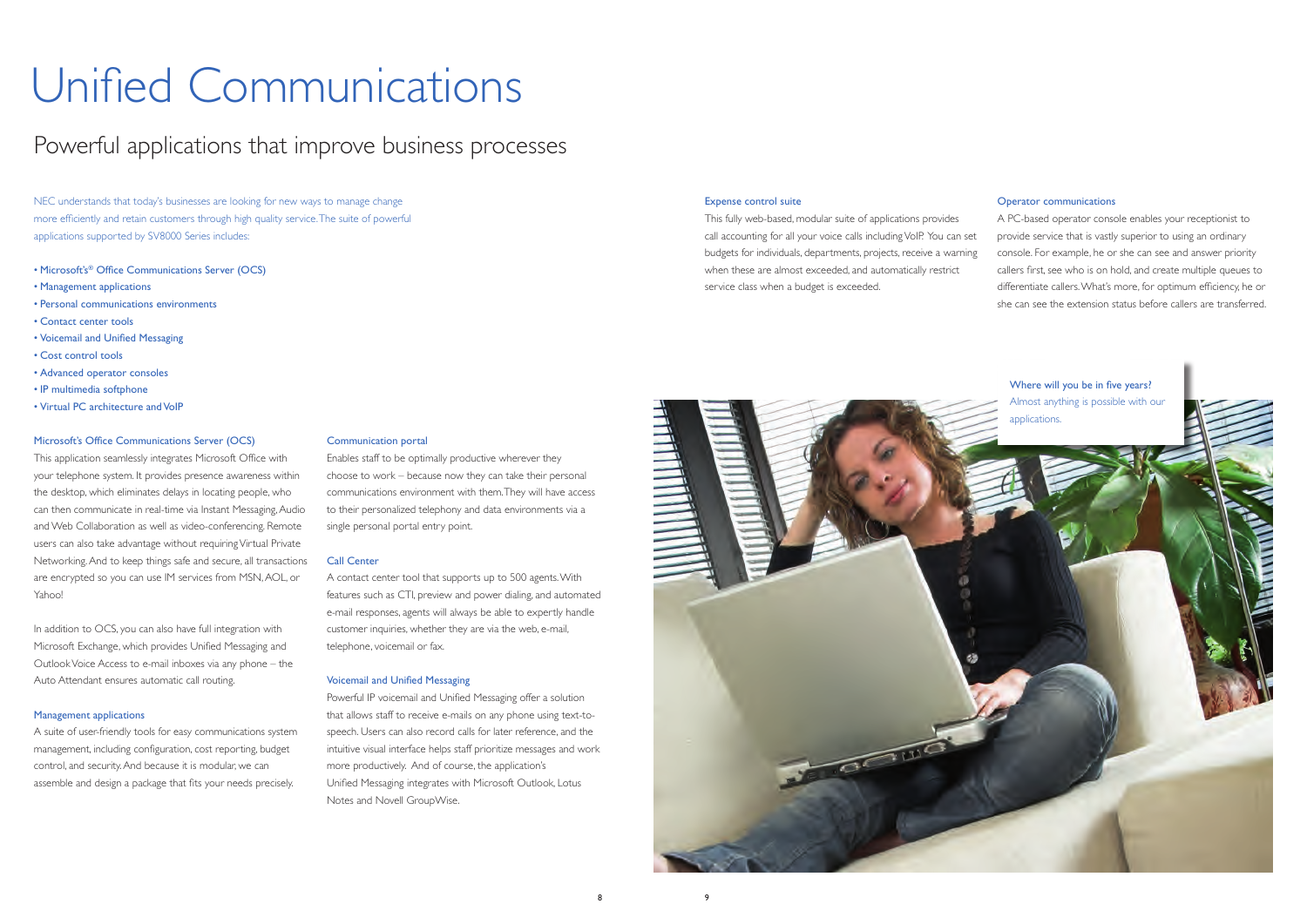# Terminals & handsets for all your staff

### Terminals & handsets

The SV8000 Series supports an extensive range of multifunctional IP and digital terminals and handsets that enhance the feature capabilities offered by the system while providing the service of conventional telephones over the LAN and WAN.

## **Upgradeability**

As business expands, so do communication needs. Terminals should be able to grow with the business. Terminal modularity allows for over 8000 combinations to personalize each terminal to meet your specific business needs. There is no need to replace the entire terminal if you need new features. Instead, your initial investment is protected, and the terminal can be upgraded at minimal cost.

# XML open interface support on IP terminals

XML open interface support enables developers to create displayable and accessible applications via NEC's IP terminals. The XML interface provides the user a way to integrate additional productivity tools on the desktop and improve efficiency. Applications such as calendar links, wallboards, call directories and countless others can be displayed through a terminal's LCD through the open XML interface.

## IP DECT handsets

These handsets provide staff mobility with all the proven benefits of DECT technology such as seamless handover between radio cells, crystal clear voice transmission and secure encryption with no added wiring costs for installation.

> UNIVERGE360 solves these problems by uniting all communication devices and the information within them – keeping everyone in the loop.

### VoWLAN terminals

These are components within NEC's third generation Wireless LAN (WLAN) communications solution: UNIVERGE Assured Mobility™. This solution comprises wireless controllers, access points, network management software, applications, and user devices such as the MH250 wireless IP phone.

# Why UNIVERGE360?

The speed of business today is accelerating the need for increasingly rapid decision-making and faster customer responsiveness. But because of the number of different communications devices and the growth of information 'pockets', accessing people and information is more complex than ever. In addition, the mobility of employees and their changing work habits makes reaching them especially challenging.

#### **Services**

NEC offers an extensive portfolio of Services via sales organizations and partners which include consultancy and sytems integration. For an overview of how your individual enterprise can benefit, contact you local consultant.